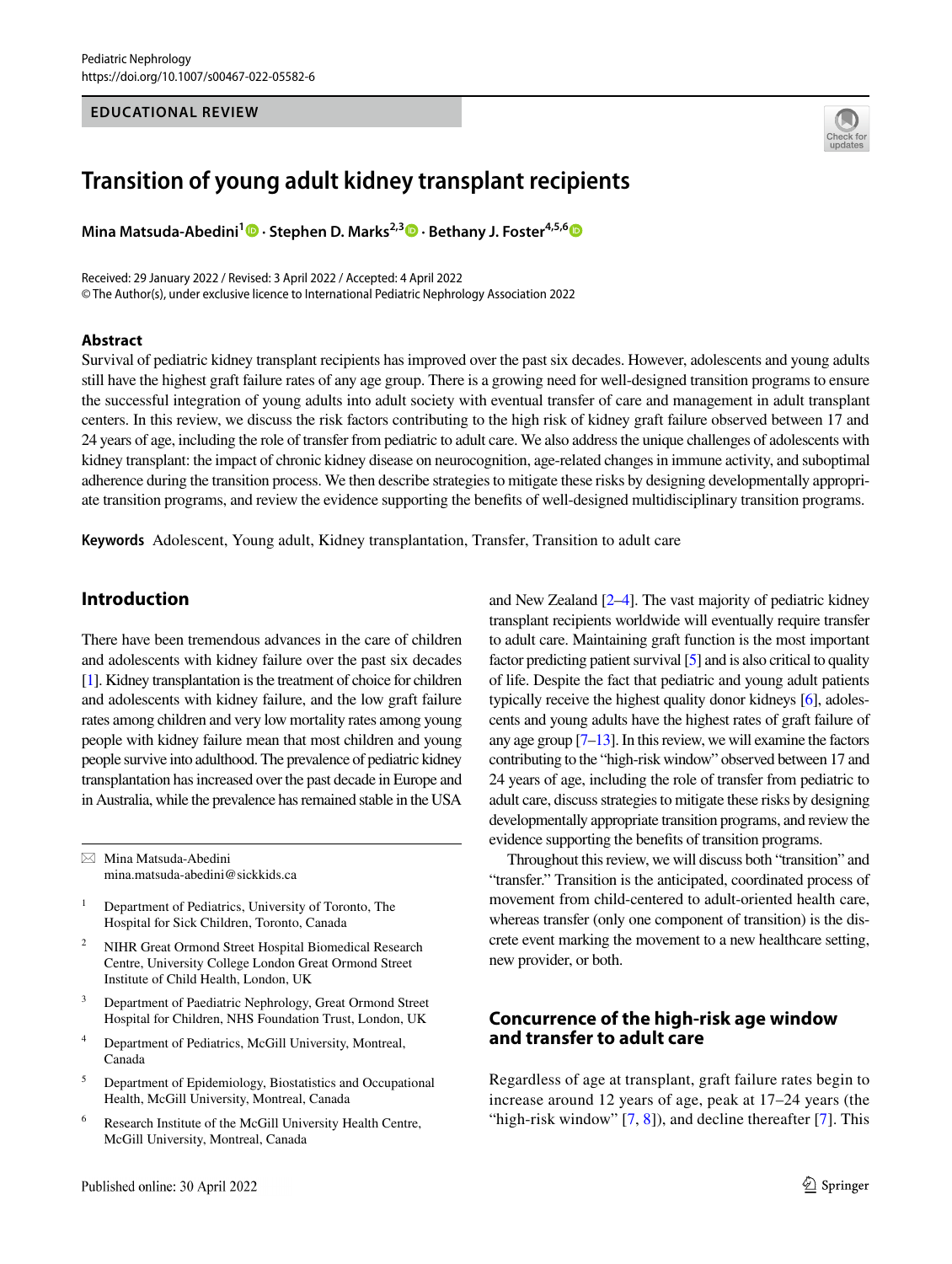relationship between age and graft failure risk is remarkably constant, showing the same pattern across races, sexes, primary kidney diseases, insurance types, pre-transplant dialysis histories [[8\]](#page-6-7), living and deceased donor recipients, peak panel reactive antibody (PRA) levels, HLA mismatch levels, and centers' transplant volumes [[8](#page-6-7)]. No recipient subgroups are exempt from the increase in graft loss during late adolescence and early young adulthood [[8\]](#page-6-7).

The transfer from pediatric to adult-oriented care most commonly occurs during the "high-risk window," when patients are approximately 16 to 21 years of age [[7,](#page-6-5) [14](#page-6-8)]. This concurrence of the high-risk age window with transfer of care may not be simply coincidental. Transfer of care involves changing providers and healthcare settings, which can contribute to poor outcomes, as shown in other patient populations [[15,](#page-6-9) [16](#page-6-10)]. Furthermore, the adult model of care may not be structured to meet the needs of young people, augmenting the risk of adverse health outcomes. In a study of 440 American transplant recipients, those transferred before the age of 21 years had a 57% higher risk of graft failure compared with those of the same age who were transferred at 21 years of age or older [[12\]](#page-6-11). Practices such as monthly blood investigations and generous nursing support [[17\]](#page-6-12), common in pediatric programs but less available in adult programs, may promote better medication adherence contributing to the superior outcomes observed in those transferred at older ages [\[18\]](#page-6-13).

The fact that transfer to adult care almost always occurs during a high-risk period is a key consideration when planning a transition program, which should involve a preparatory phase prior to the transfer event itself and posttransfer phase.

# **Unique challenges of adolescent and young adult kidney transplant recipients**

## **Developing brain and impact of childhood‑onset chronic kidney disease**

Brain structural and functional imaging studies show diferent rates of maturation in diferent brain regions, with the prefrontal cortex continuing to mature into the mid-twenties [[19](#page-6-14)]. The prefrontal cortex is responsible for impulse control, regulation of emotion, and decisionmaking in which risks are appropriately balanced against rewards [\[20\]](#page-6-15). In contrast, the limbic system, responsible for emotion and reward-seeking, develops earlier. It has been suggested that this lag in the development of executive function may bias young people towards decisions that maximize immediate rewards rather than optimizing long-term outcomes [[21](#page-6-16)], which makes chronic illness difficult to manage.

In addition to the challenges related to normal brain maturation processes, children and young people with kidney transplants are also vulnerable to impairments in executive function and memory due to their exposure to chronic kidney disease during childhood [[22](#page-6-17)]. These neurocognitive defcits may be under-recognized without a standardized assessment completed by a psychologist, but may further contribute to difficulties throughout adult life with selfmanagement, including non-adherence to medications.

As young people become increasingly independent from their parents, parental supervision of self-management activities, including medication ordering and administration, as well as fuid management, catheterization, attendance at monitoring blood investigation appointments and clinic visits, diminishes. In addition, adolescents and young adults (AYA) are expected (and legally permitted) to make decisions independently; any deficits in judgment, risk perception, or reasoning may compromise outcomes. These unique neurodevelopmental challenges of young kidney transplant recipients must be acknowledged in the design of transition programs and highlight the importance of continued parental support for some young adults who may need more time to reach full independence in self-management. Management of AYA who have intellectual disabilities and may never reach independence requires additional attention and planning during the transition process.

It is also common for adolescents and young adults to have concerns about their body image related to scars from previous surgeries and presence of tubes or catheterizable channels. Concerns about body image may infuence decisions among young people in diferent ways than in more mature adults.

## **Social factors during adolescence and young adulthood**

Adolescence and young adulthood is a time of major life changes: graduation from secondary school, entering the work force or starting post-secondary education, living independently for the frst time, and achieving legal autonomy all usually occur in this time period. Managing all of these major milestones can be challenging even without the addition of a complex chronic health condition.

## **Biologic risk factors during adolescence and young adulthood**

Biological factors may also contribute to poorer graft outcomes in AYA [[23\]](#page-6-18). An association between age and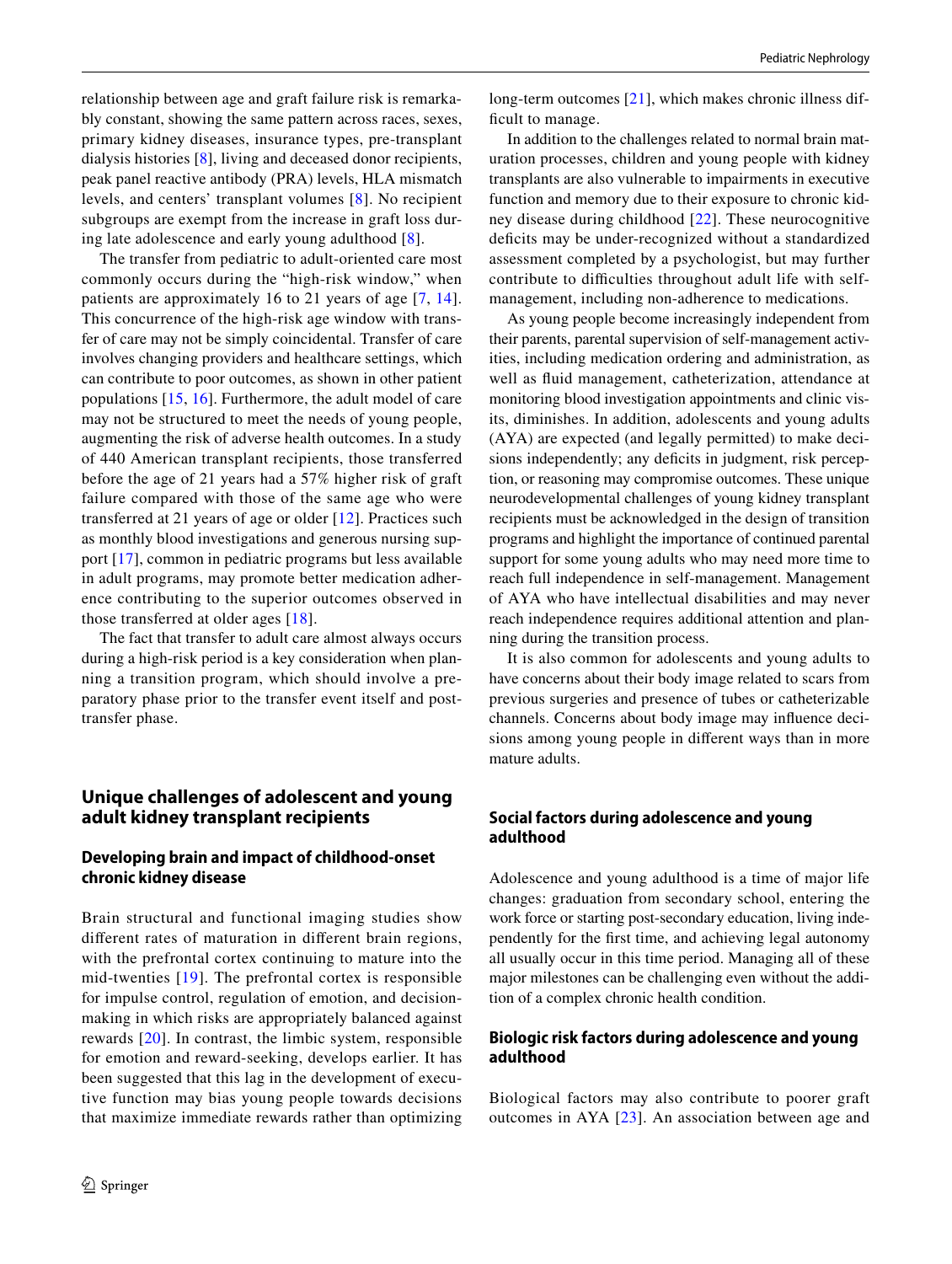immune function has been shown in numerous studies. Both infants and the elderly have a less robust immune response than other age groups [[24,](#page-6-19) [25](#page-6-20)]. Age-related changes in many immune cell types have been demonstrated across a wide age range [[25](#page-6-20)[–27](#page-6-21)]. After young adulthood, absolute numbers of total T-cells  $(CD3+)$ ,  $CD4+$ ,  $CD8+$ , and naïve T-cells decrease with increasing age [[27\]](#page-6-21). In contrast, several other T-cell subsets (such as memory cells) increase with age across the entire lifespan [[28](#page-6-22)]. This results in an accumulation of antigen-experienced T-cells relative to naïve T-cells and therefore a dramatic reduction in diversity of the antigen recognition repertoire with age beyond young adulthood [\[26](#page-6-23)]. A recent study also demonstrated a role for estradiol in immune activation in females: young oophorectomized mice showed patterns of reduced T-cell proliferation, reduced interferon-gamma and interleukin-17 production, and increased regulatory T-cells, similar to what has been observed in males and older female mice [[29\]](#page-6-24). These animal data suggest that high estradiol levels among women of peak reproductive age and low levels after menopause may at least partly explain the fact that graft failure rates are highest in young women and lowest in older women (compared with women/girls of other ages and men of the same age) [\[30](#page-6-25)]. Together, these observations suggest that immune potency may be highest in late adolescence and early young adulthood, contributing to the higher graft failure risks in this interval.

# **Non‑adherence: the major risk associated with transition**

Kidney transplant recipients who have the cognitive ability to be independent must be experts in self-management. Perhaps most importantly, they must develop strategies to remember to take their immunosuppressive (and other) medications on time every day. They must also attend regular appointments for blood tests and clinic visits. Some may need to perform intermittent bladder catheterizations several times per day, or blood pressure monitoring at home. Poor adherence to medications, appointments, or other self-care activities is likely to compromise both patient and graft survival. Adherence is a skill that must be learned and practiced. Complete independence in transplant-related self-care will normally take years to achieve. Learning transplant selfmanagement is analogous to learning to drive a car. New drivers are not given the keys to the car the day they turn 16 or 17 years of age, but rather learn theory, then practice under supervision. Similarly, young transplant recipients must understand their own chronic condition as well as reasons for adherence to treatment, and then be trained, with supervision, in all of the necessary self-care activities. The best approach is to give graded responsibility over time [\[31](#page-6-26)].

# **Preparation for independent decision‑making**

Adult-oriented transplant healthcare professionals will generally expect patients to be able to engage in discussions about their own care and make decisions about various treatment options. While this may be unrealistic for some patients and difficult for some parents, most young transplant recipients will eventually be able to make informed health decisions independently. A basic understanding of their underlying kidney disease, and some knowledge about the medications they take, what they do and possible side efects are generally expected. An ability to advocate for oneself is also an asset.

# **Designing a transition program**

The goal of a transplant transition program is to gradually prepare adolescents and their families for successful integration into the adult healthcare system in an uninterrupted manner. A successful transition requires an integrated effort from both the pediatric and the adult transplant programs [[32\]](#page-7-0). There are different models of transition from pediatric to adult services, but many now incorporate a transition clinic or an adolescent service and young adult service as bridge from pediatric to adult care.

The American Institute for Health Care Improvement developed a framework, the "triple aim" [\[33\]](#page-7-1) (health, care, cost) as an approach to optimize health system performance. The objectives of the "triple aim" are improving the health of populations, improving patient experience of care, and reducing healthcare costs. This framework can be adapted to the transition of care for young transplant recipients. An efective transplant transition program will optimize the care experience, improve the health of young people with kidney transplant, and reduce costs associated with transfer [[33](#page-7-1)]. There are three key features of an efective transplant transition care program:

1) Early start to graded transfer of responsibility from parent(s) to adolescent

 In order to successfully establish self-management skills and habits by the time the young person reaches adulthood, the transplant team needs to support parents in gradually shifting the responsibility for transplant self-management tasks to the young person [[31](#page-6-26)]. It is suggested that one task be transferred to the young person at a time, and only once this task is mastered should another task be added. Initially, the young person may need prompting from a parent with parental supervision. Once the young person shows consistency in carrying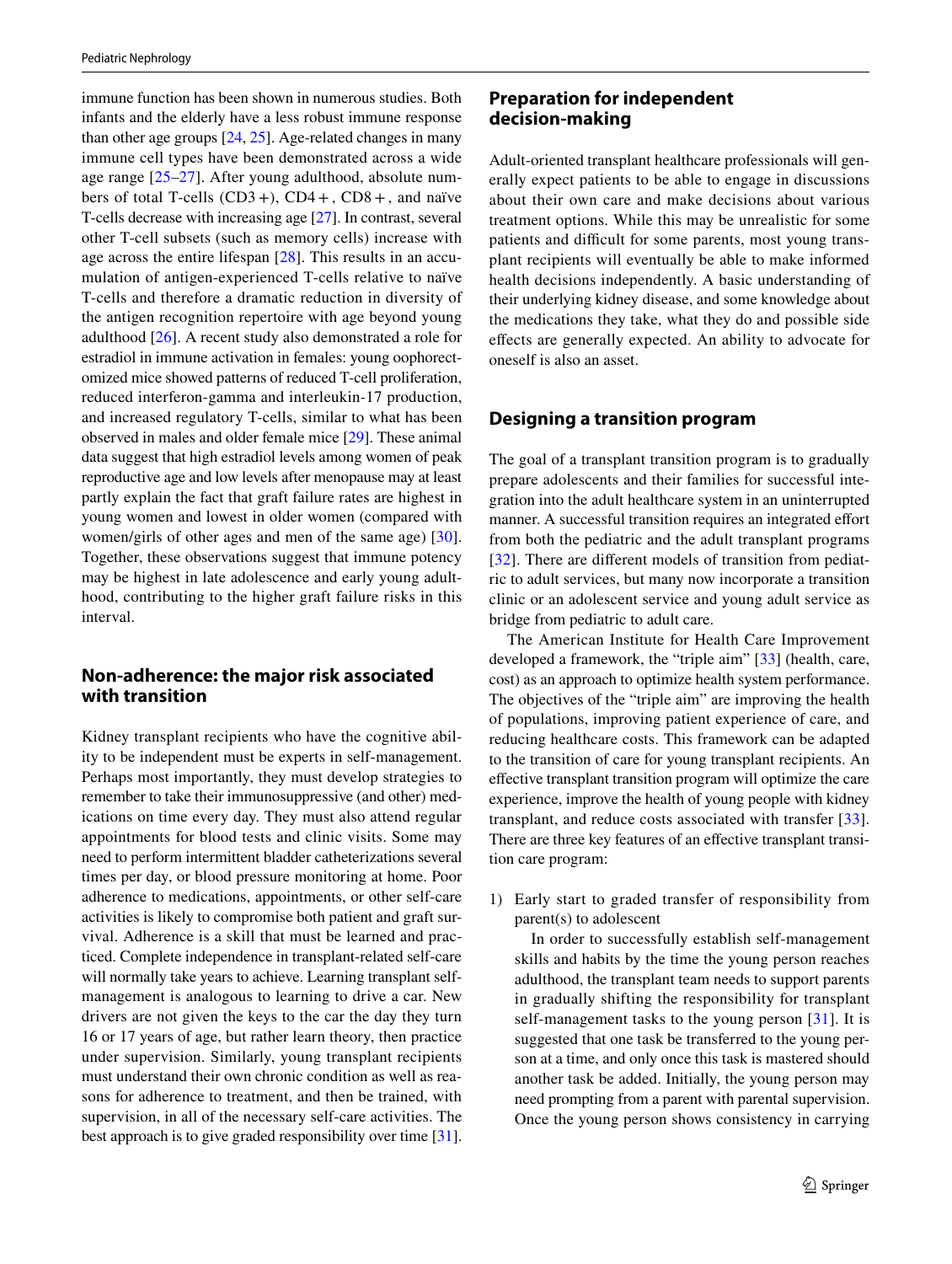out the task, parents may only need to check to ensure the task was performed. For example, a parent may give their child the responsibility to remember to take their medications. In this case, the parent and child may agree on a time period during which it is acceptable that the medications be taken. Only if the medications are not taken within the agreed timeframe will the parent intervene. As there are numerous tasks related to transplant self-care, this graded transfer of responsibility from parent to child will take time and will progress at diferent rates for diferent people. Therefore, the transition process needs to start as early as possible. Many suggest that 11 to 13 years of age is a reasonable age to start  $[34, 1]$  $[34, 1]$  $[34, 1]$ [35](#page-7-3)]. Patients who develop kidney failure and receive a transplant later in adolescence will need a more rapid schedule for transfer of responsibility.

 It is important to note that some fexibility is needed during this graded transfer of responsibility. Both patients and parents must understand that mistakes are normal and expected; nobody is perfect. Transition is a period where young people are provided the appropriate support to develop the confdence and skills necessary to manage their kidney transplant. It is equally important that all parties (patients, parents, and care providers) understand that it is normal that young people will continue to develop their self-management skills after transfer to adult-oriented care.

 The overarching goal of the graded transition of responsibilities is that the young person becomes the main actor in their own care, responsible for adherence to treatment. Because adherence is central, adherence should be assessed at every clinical encounter, and adherence-promoting strategies emphasized. The Teen Adherence in Kidney Transplant Efectiveness of Intervention Trial (TAKE-IT) showed signifcant improvement in adherence among AYA transplant recipients randomized to a multi-component adherence-promoting intervention compared to the control group [[36\]](#page-7-4). The intervention included a combination of electronic monitoring of medication-taking with feedback of adherence data, text message dose reminders, identifcation of personal barriers to adherence, problem-solving, and action-planning, in addition to social support [\[37](#page-7-5)].

 During the transition process, young people also need to learn how to communicate with their healthcare team, self-advocate, and manage the stress and anxiety that can be associated with all the increased responsibility of self-management. Adolescents should be seen initially without a parent at clinic visits to teach them to communicate with their care providers on their own. Parents should be invited to the second part of the visit to support their child and maintain engagement. Parents are key facilitators of adolescents' development of self-management skills for successful transfer to adult services [[38\]](#page-7-6).

 The anticipated impact of successful transition of selfmanagement tasks to young people is better adherence, fewer visits to the emergency department, fewer hospitalizations [\[39](#page-7-7)], and therefore lower healthcare costs [[31\]](#page-6-26).

2) Engagement of the adult transplant team

 Given that the high-risk age period extends from 17 to 24 years, and that most transfers occur from 16 to 21 years of age  $[13, 32, 40, 41]$  $[13, 32, 40, 41]$  $[13, 32, 40, 41]$  $[13, 32, 40, 41]$  $[13, 32, 40, 41]$  $[13, 32, 40, 41]$  $[13, 32, 40, 41]$  $[13, 32, 40, 41]$ , it is important that adultoriented care providers understand that the patients they receive in transfer are high-risk patients, with special requirements. It is equally important that adult-oriented care providers recognize that the transition process does not end with transfer of care. Neurodevelopment is still ongoing when most patients are transferred, and many have not yet mastered all of the tasks related to self-management. Therefore, it is important for adult transplant programs to encourage continued parental support and involvement whenever needed.

 It is essential to engage key healthcare providers from the adult kidney transplant team early in the development of a transition program [[32\]](#page-7-0). When feasible, establishing a dedicated young adult kidney transplant clinic is ideal; this focused strategy may be helpful in ensuring that evidence-based care protocols and approaches relevant to high-risk young adult patients are applied consistently. In a Canadian study, transplant recipients cared for in a young adult clinic after transitioning from a pediatric program showed signifcantly lower nonadherent behavior in the year post-transfer compared to the cohort prior to the establishment of a transition program [\[42](#page-7-10)]. In this study, non-adherent behavior included missing clinic visits, missing regular blood tests, and undetectable calcineurin inhibitor levels (18.8% versus 62.5%,  $p = 0.03$  [[42](#page-7-10)]. Furthermore, the median change in estimated glomerular fltration rate (eGFR) in the year following transfer was smaller in the group that attended the transition clinic  $(-0.9 \pm 13.2 \text{ ml/min}/1.73)$ m<sup>2</sup>) compared to those who did not  $(-12.29 \pm 14.9 \text{ ml})$ min/1.73 m<sup>2</sup>),  $p = 0.045$  [[42](#page-7-10)]. A prospective, observational cohort study of 270 prevalent kidney, liver, and heart transplant recipients aged from 14 to 25 years identifed two program-level factors associated with better medication adherence. The odds of adherence were 12% higher for each additional routine blood test prescribed per year and 15% higher for each 5-min increment in average amount of time the transplant nurse spent with a patient at clinic visits [\[17\]](#page-6-12). These fndings suggest that appropriate staffing, allowing more nurse time per patient, and maintaining more frequent routine blood monitoring (i.e., monthly) for all high-risk young adult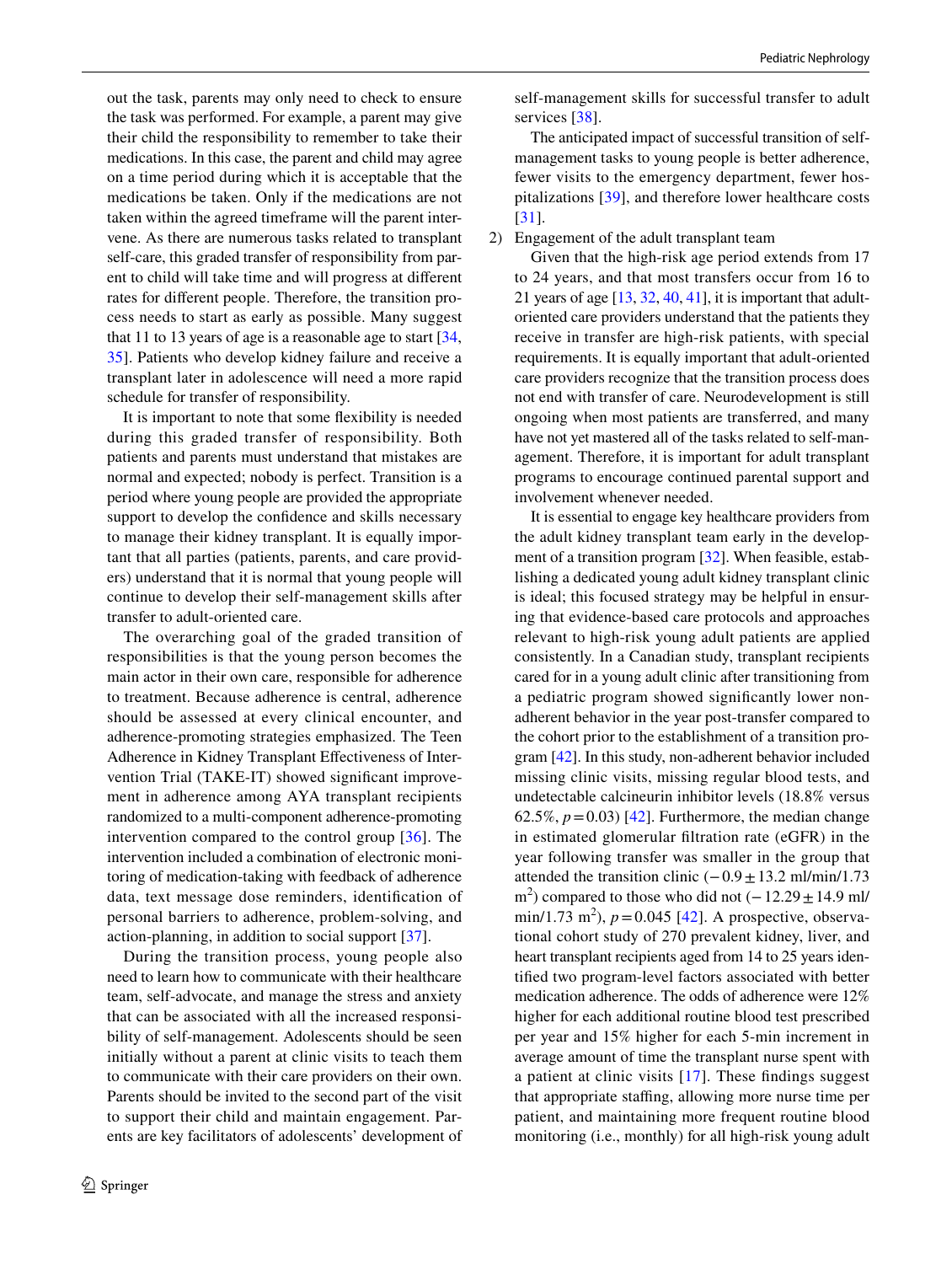transplant patients may have a meaningful impact on adherence and therefore on outcomes. A dedicated young adult transplant clinic will also allow the adult team to become familiar with rare pediatric diseases that require specialized care, such as cystinosis [\[43](#page-7-11)].

3) Use of checklists to guide the transition

 Young people should reach a series of milestones as the responsibility of care is gradually shifted from the parent to the young person [\[44](#page-7-12)]. A number of tools have been developed to track progress during transition, assess individual readiness, and facilitate communication of medical information (e.g., [https://www.myast.](https://www.myast.org/education/specialty-resources/peds-transition) [org/education/specialty-resources/peds-transition](https://www.myast.org/education/specialty-resources/peds-transition)). These tools can help providers identify key areas in which the patient may require additional education and support and make an action plan.

#### **Transition and transfer**

The International Society of Nephrology and the International Pediatric Nephrology Association jointly published a consensus statement in 2011 [\[45](#page-7-13)], emphasizing the requirement for an individualized transition plan. They also stated that transfer from pediatric to adult care should take place during a period without crises [\[45](#page-7-13)]. Ideally, there should be some fexibility in exact timing of transfer from the pediatric program, so that in times of crises such as transplant rejection, an unprecedented pandemic, or family or societal instability, the transfer of care can be postponed [\[46](#page-7-14)]. Similarly, it would be reasonable for the adult program to have some fexibility in accepting the care of a young person who may need to be transferred slightly sooner than anticipated, for example, for the management of a pregnancy in an adolescent with a kidney transplant.

An extended transition period, beginning as early as 12 years of age and continuing after the transfer to adultoriented care, allowing graded transfer of responsibility is recommended. However, some patients may present at

an older age, in which case the timeline of transition may need to be modifed. The "Six Core Elements of Health Care Transition (2.0)" [[http://www.gottransition.org\]](http://www.gottransition.org) [[47\]](#page-7-15) include establishing a policy, tracking progress, administering transition readiness assessments, planning for adult care, transferring, and integrating into an adult practice (Fig. [1\)](#page-4-0).

There are a number of transplant transition programs that have been implemented at diferent institutions worldwide [[13,](#page-6-6) [32\]](#page-7-0). Most programs involve joint efforts of transition champions from the pediatric as well the adult transplant teams. The actual integrated clinic structure difers depending on the local geography and available resources, but regardless of the clinic model, the goal is an integrated transition pathway that allows the young transplant recipient and their family to progressively gain trust in the adult healthcare program [\[13](#page-6-6), [32](#page-7-0)].

A well-designed transplant transition clinic can improve both patient and graft outcomes [\[13,](#page-6-6) [32,](#page-7-0) [42](#page-7-10)]. A multidisciplinary approach to transition is important, where the team includes transplant physician(s), nurse(s), adolescent medicine specialist, social worker, pharmacist, dietitian, and psychologist as required. The team members of each multidisciplinary transition team will of course depend on the resources available at a particular transplant center. In a Canadian study, a comparison of patient and kidney graft survival among adolescents transferred to adult care after receiving care in a multidisciplinary transition clinic with a cohort of patients transferred prior to the establishment of the transition clinic showed dramatically better outcomes in those exposed to the transition clinic: over a minimum 2 years of follow-up, there were no deaths or graft losses in the transition clinic cohort whereas 24% of the cohort who did not receive care in the transition clinic experienced death or allograft loss [\[13](#page-6-6)]. The cost estimate analysis showed that the operating cost of this transition clinic was much less than the cost associated with graft loss and return to dialysis, even without considering the costs related to loss of work for patients and family members or the cost

<span id="page-4-0"></span>**Fig. 1** A proposed timeline for transition of care

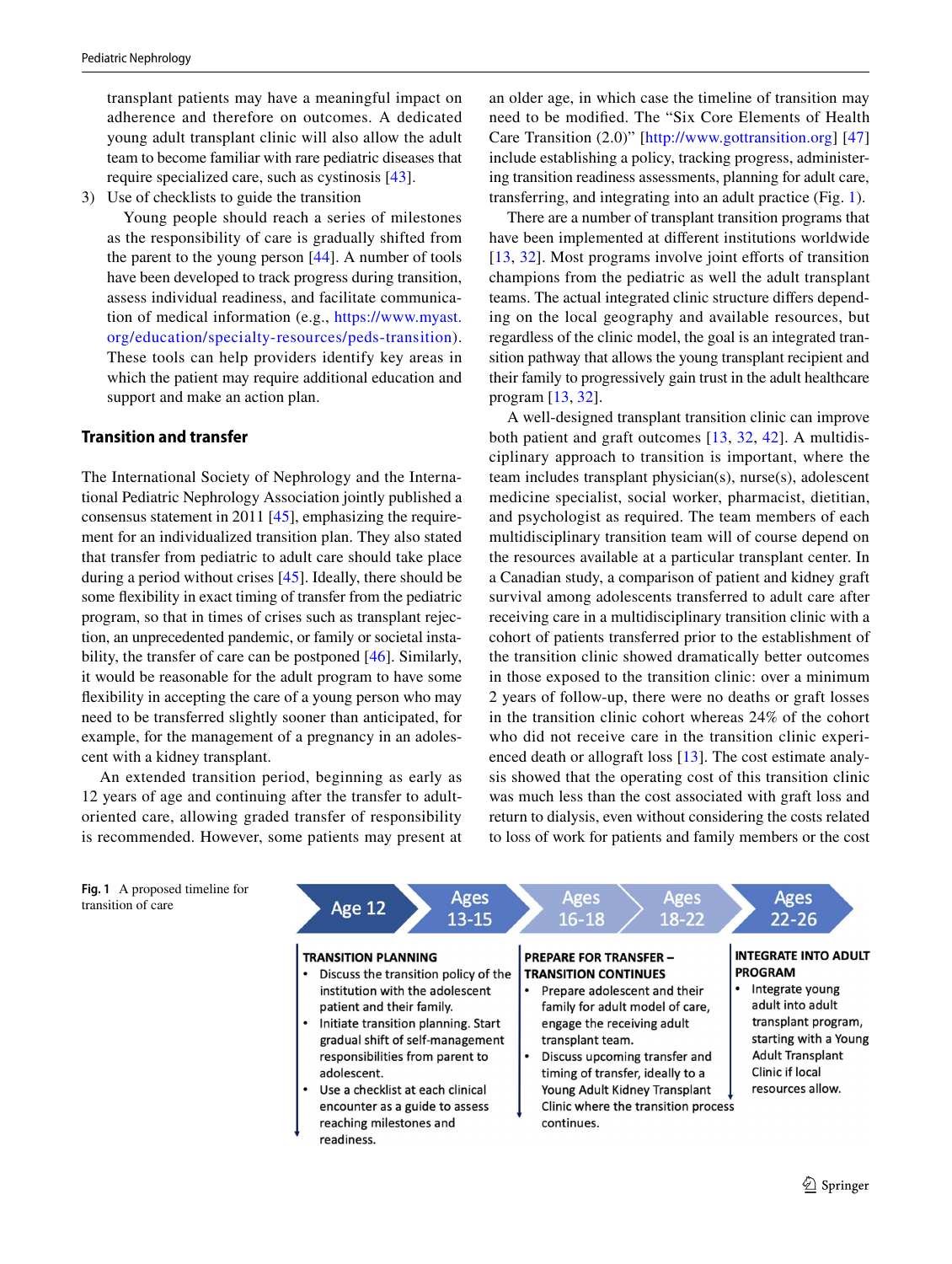of untimely death of a young person  $[13]$  $[13]$ . A similar study in Switzerland showed that a structured transition program signifcantly reduced episodes of acute rejection and slowed the decline of eGFR, compared to the transplant patients prior to the introduction of the multidisciplinary transition program [[40](#page-7-8)]. Another study in the UK also showed that an integrated pediatric–young adult joint transition clinic and care pathway signifcantly reduced kidney transplant failure rates [[32](#page-7-0)].

# **Conclusion**

With improved long-term survival of pediatric kidney transplant recipients, there is a growing need for comprehensive planned transition programs to ensure that emerging adults are optimally supported at the time of transfer of care. Transition programs provide the young kidney transplant recipient with the necessary skills for self-management and prepare them for successful integration into an adult transplant program, while supporting the parent(s) in their gradual "letting go" process. A well-designed transition program is anticipated to improve the health outcome of young adults with kidney transplant, positively infuence their experience of care, and reduce or control healthcare costs.

# **Key summary points**

- Adolescent and young adult kidney transplant recipients are at an increased risk of graft failure, with a peak at age 17 to 24 years referred to as a "high-risk window."
- A comprehensive planned multidisciplinary transition of care program with involvement of both pediatric and adult care providers is critical in improving transplant outcomes of young adults.
- A multi-component adherence-promoting strategy is a key element of a successful transition.

# **Multiple choice questions (answers can be found after the reference list)**

- 1. Which of the following statements is true?
	- a) Poor adherence is the only risk factor for poor graft outcomes in adolescents.
	- b) Kidney transplant recipients age 17 to 24 years have the worst graft outcomes compared to other age groups.
- c) Transition of care interventions occur at pediatric centers in preparation for transfer to adult-oriented care.
- d) Age 17 is the best time to start the transition process.
- 2. Which of the following contribute to the high-risk age window?
	- a) Age-related changes in immune potency
	- b) Mismatch between needs of young people and care practices in adult-oriented care
	- c) Age-related deterioration in treatment adherence
	- d) All of the above
- 3. Which of the following statements regarding brain development is false?
	- a) The prefrontal cortex (responsible for executive function) develops more slowly than the limbic system (responsible for emotion and reward).
	- b) Young people who receive kidney transplants as children may have neurological sequelae from exposure to chronic kidney disease during development.
	- c) The vast majority of young kidney transplant recipients have completed neurological development by the age of 19 years.
	- d) The rate of neurological maturation is highly variable.
- 4. Adult-oriented transplant care providers should expect?
	- a) Young people to be transferred only after they have become fully autonomous in all aspects of self-care
	- b) To continue the gradual transfer of self-care responsibilities to young people after the transfer
	- c) Minimal involvement from the parents of young transplant recipients
	- d) That graft loss shortly after the transfer of care is inevitable for young people
- 5. Which of the following statements is true?
	- a) Transfer of care in and of itself can be a risk factor for poor health outcomes.
	- b) Parents should discontinue involvement in their adolescent's care at age 18, so that the adolescent can take over the sole responsibility of self-management.
	- c) There is no evidence that care protocols and practices have any impact on adherence.
	- d) There is evidence to show that a young adult transplant clinic is the best model of successful transition of care.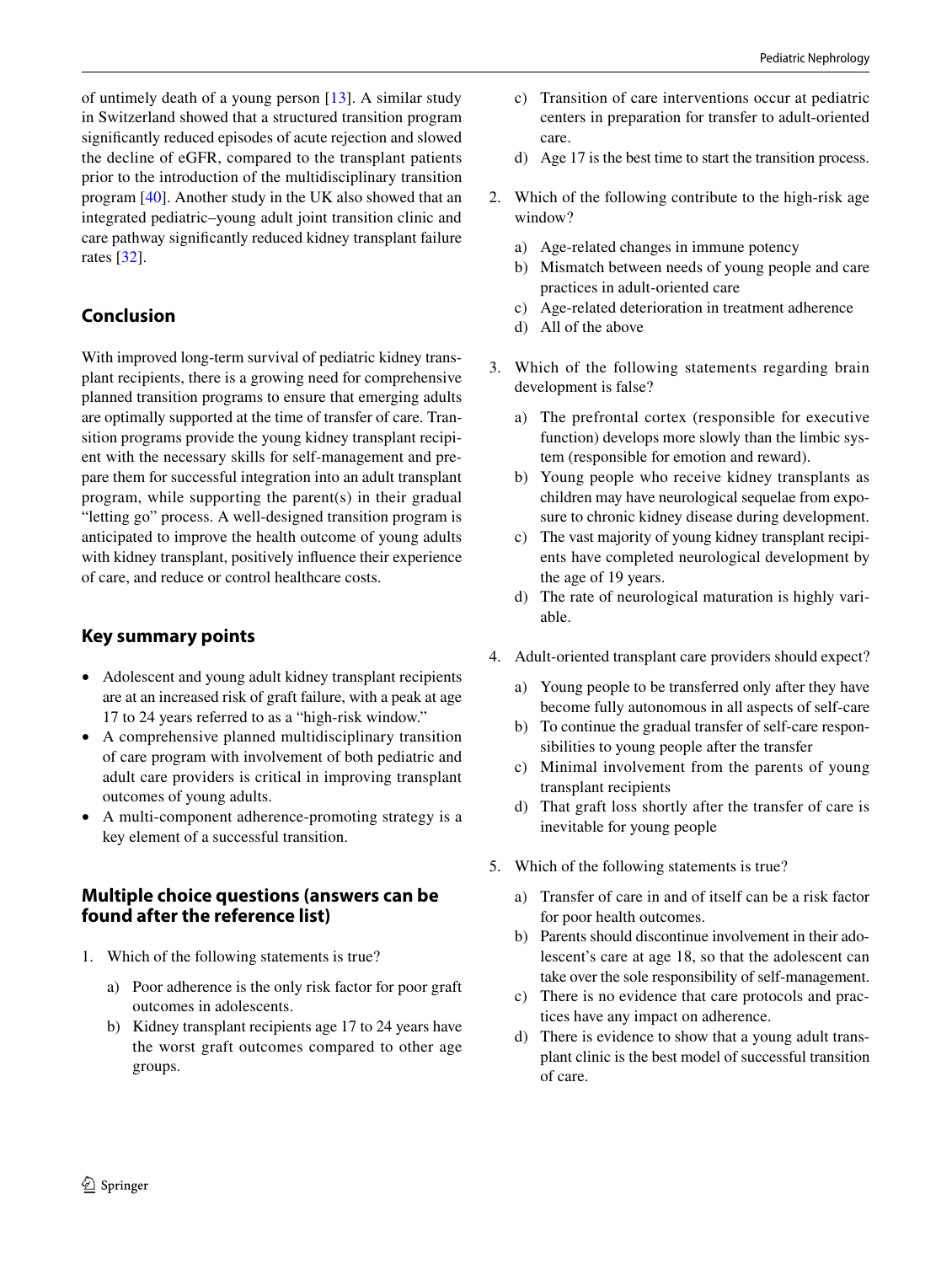#### **Declarations**

**Conflict of interest** The authors declare no competing interests.

## **References**

- <span id="page-6-0"></span>1. Verghese PS (2017) Pediatric kidney transplantation: a historical review. Pediatr Res 81:259–264
- <span id="page-6-1"></span>2. Bonthuis M, Vidal E, Bjerre A, Aydog O, Baiko S, Garneata L, Guzzo I, Heaf JG, Jahnukainen T, Lilien M, Mallett T, Mirescu G, Mochanova EA, Nusken E, Rascher K, Roussinov D, Szczepanska M, Tsimaratos M, Varvara A, Verrina E, Veselinovic B, Jager KJ, Harambat J (2021) Ten-year trends in epidemiology and outcomes of pediatric kidney replacement therapy in Europe: data from the ESPN/ERA-EDTA Registry. Pediatr Nephrol 36:2337–2348
- 3. United States Renal Data System (2018) 2018 USRDS annual data report: epidemiology of kidney disease in the United States. National Institutes of Health, Bethesda, MD
- <span id="page-6-2"></span>4. (2018) ANZDATA Registry. 41st report, chapter 11: pediatric patients with end stage kidney disease requiring renal replacement therapy. Australia and New Zealand Dialysis and Transplant Registry, Adelaide
- <span id="page-6-3"></span>5. Francis A, Johnson DW, Melk A, Foster BJ, Blazek K, Craig JC, Wong G (2020) Survival after kidney transplantation during childhood and adolescence. Clin J Am Soc Nephrol 15:392–400
- <span id="page-6-4"></span>6. Wasik HL, Pruette CS, Ruebner RL, McAdams-DeMarco MA, Zhou S, Neu AM, Segev DL, Massie AB (2019) A donor risk index for graft loss in pediatric living donor kidney transplantation. Am J Transplant 19:2775–2782
- <span id="page-6-5"></span>7. Foster BJ, Dahhou M, Zhang X, Platt RW, Samuel SM, Hanley JA (2011) Association between age and graft failure rates in young kidney transplant recipients. Transplantation 92:1237–1243
- <span id="page-6-7"></span>8. Van Arendonk KJ, James NT, Boyarsky BJ, Garonzik-Wang JM, Orandi BJ, Magee JC, Smith JM, Colombani PM, Segev DL (2013) Age at graft loss after pediatric kidney transplantation: exploring the high-risk age window. Clin J Am Soc Nephrol 8:1019–1026
- 9. Pankhurst T, Evison F, Mytton J, Williamson S, Kerecuk L, Lipkin G (2020) Young adults have worse kidney transplant outcomes than other age groups. Nephrol Dial Transplant 35:1043–1051
- 10. Watson AR (2000) Non-compliance and transfer from paediatric to adult transplant unit. Pediatr Nephrol 14:469–472
- 11. Bell LE, Bartosh SM, Davis CL, Dobbels F, Al-Uzri A, Lotstein D, Reiss J, Dharnidharka VR (2008) Adolescent transition to adult care in solid organ transplantation: a consensus conference report. Am J Transplant 8:2230–2242
- <span id="page-6-11"></span>12. Foster BJ, Platt RW, Dahhou M, Zhang X, Bell LE, Hanley JA (2011) The impact of age at transfer from pediatric to adultoriented care on renal allograft survival. Pediatr Transplant 15:750–759
- <span id="page-6-6"></span>13. Prestidge C, Romann A, Djurdjev O, Matsuda-Abedini M (2012) Utility and cost of a renal transplant transition clinic. Pediatr Nephrol 27:295–302
- <span id="page-6-8"></span>14. Keith DS, Vranic G, Barcia J, Norwood V, Nishio-Lucar A (2017) Longitudinal analysis of living donor kidney transplant rates in pediatric candidates in the United States. Pediatr Transplant 21(2). <https://doi.org/10.1111/petr.12859>
- <span id="page-6-9"></span>15. Koenig CJ, Maguen S, Daley A, Cohen G, Seal KH (2013) Passing the baton: a grounded practical theory of handoff communication between multidisciplinary providers in two Department of Veterans Afairs outpatient settings. J Gen Intern Med 28:41–50
- <span id="page-6-10"></span>16. King BJ, Gilmore-Bykovskyi AL, Roiland RA, Polnaszek BE, Bowers BJ, Kind AJ (2013) The consequences of poor

communication during transitions from hospital to skilled nursing facility: a qualitative study. J Am Geriatr Soc 61:1095–1102

- <span id="page-6-12"></span>17. Dabirzadeh A, Dahhou M, Zhang X, Sapir-Pichhadze R, Cardinal H, White M, Johnston O, Blydt-Hansen TD, Tibbles LA, Hamiwka L, Urschel S, Birk P, Bissonnette J, Matsuda-Abedini M, Harrison J, Schif J, Phan V, De Geest S, Allen U, Mital S, Foster BJ (2021) Care processes and structures associated with higher medication adherence in adolescent and young adult transplant recipients. Pediatr Transplant 25:e14106
- <span id="page-6-13"></span>18. Foster BJ (2015) Heightened graft failure risk during emerging adulthood and transition to adult care. Pediatr Nephrol 30:567–576
- <span id="page-6-14"></span>19. Gogtay N, Giedd JN, Lusk L, Hayashi KM, Greenstein D, Vaituzis AC, Nugent TF 3rd, Herman DH, Clasen LS, Toga AW, Rapoport JL, Thompson PM (2004) Dynamic mapping of human cortical development during childhood through early adulthood. Proc Natl Acad Sci U S A 101:8174–8179
- <span id="page-6-15"></span>20. Giedd JN, Rapoport JL (2010) Structural MRI of pediatric brain development: what have we learned and where are we going? Neuron 67:728–734
- <span id="page-6-16"></span>21. Casey BJ, Jones RM, Hare TA (2008) The adolescent brain. Ann N Y Acad Sci 1124:111–126
- <span id="page-6-17"></span>22. Hooper SR, Gerson AC, Butler RW, Gipson DS, Mendley SR, Lande MB, Shinnar S, Wentz A, Matheson M, Cox C, Furth SL, Warady BA (2011) Neurocognitive functioning of children and adolescents with mild-to-moderate chronic kidney disease. Clin J Am Soc Nephrol 6:1824–1830
- <span id="page-6-18"></span>23. Whiting CC, Siebert J, Newman AM, Du HW, Alizadeh AA, Goronzy J, Weyand CM, Krishnan E, Fathman CG, Maecker HT (2015) Large-scale and comprehensive immune profiling and functional analysis of normal human aging. PLoS One 10:e0133627
- <span id="page-6-19"></span>24. Klein SL, Marriott I, Fish EN (2015) Sex-based diferences in immune function and responses to vaccination. Trans R Soc Trop Med Hyg 109:9–15
- <span id="page-6-20"></span>25. Shearer WT, Rosenblatt HM, Gelman RS, Oyomopito R, Plaeger S, Stiehm ER, Wara DW, Douglas SD, Luzuriaga K, McFarland EJ, Yogev R, Rathore MH, Levy W, Graham BL, Spector SA, Pediatric AIDS Clinical Trials Group (2003) Lymphocyte subsets in healthy children from birth through 18 years of age: the Pediatric AIDS Clinical Trials Group P1009 study. J Allergy Clin Immunol 112:973–980
- <span id="page-6-23"></span>26. Weng NP (2006) Aging of the immune system: how much can the adaptive immune system adapt? Immunity 24:495–499
- <span id="page-6-21"></span>27. Wikby A, Mansson IA, Johansson B, Strindhall J, Nilsson SE (2008) The immune risk profle is associated with age and gender: fndings from three Swedish population studies of individuals 20–100 years of age. Biogerontology 9:299–308
- <span id="page-6-22"></span>28. Kverneland AH, Streitz M, Geissler E, Hutchinson J, Vogt K, Boes D, Niemann N, Pedersen AE, Schlickeiser S, Sawitzki B (2016) Age and gender leucocytes variances and references values generated using the standardized ONE-Study protocol. Cytometry A 89:543–564
- <span id="page-6-24"></span>29. Maenosono R, Nian Y, Iske J, Liu Y, Minami K, Rommel T, Martin F, Abdi R, Azuma H, Rosner BA, Zhou H, Milford E, Elkhal A, Tullius SG (2021) Recipient sex and estradiol levels afect transplant outcomes in an age-specifc fashion. Am J Transplant 21:3239–3255
- <span id="page-6-25"></span>30. Lepeytre F, Dahhou M, Zhang X, Boucquemont J, Sapir-Pichhadze R, Cardinal H, Foster BJ (2017) Association of sex with risk of kidney graft failure difers by age. J Am Soc Nephrol 28:3014–3023
- <span id="page-6-26"></span>31. Vaks Y, Bensen R, Steidtmann D, Wang TD, Platchek TS, Zulman DM, Malcolm E, Milstein A (2016) Better health, less spending: redesigning the transition from pediatric to adult healthcare for youth with chronic illness. Healthc (Amst) 4:57–68